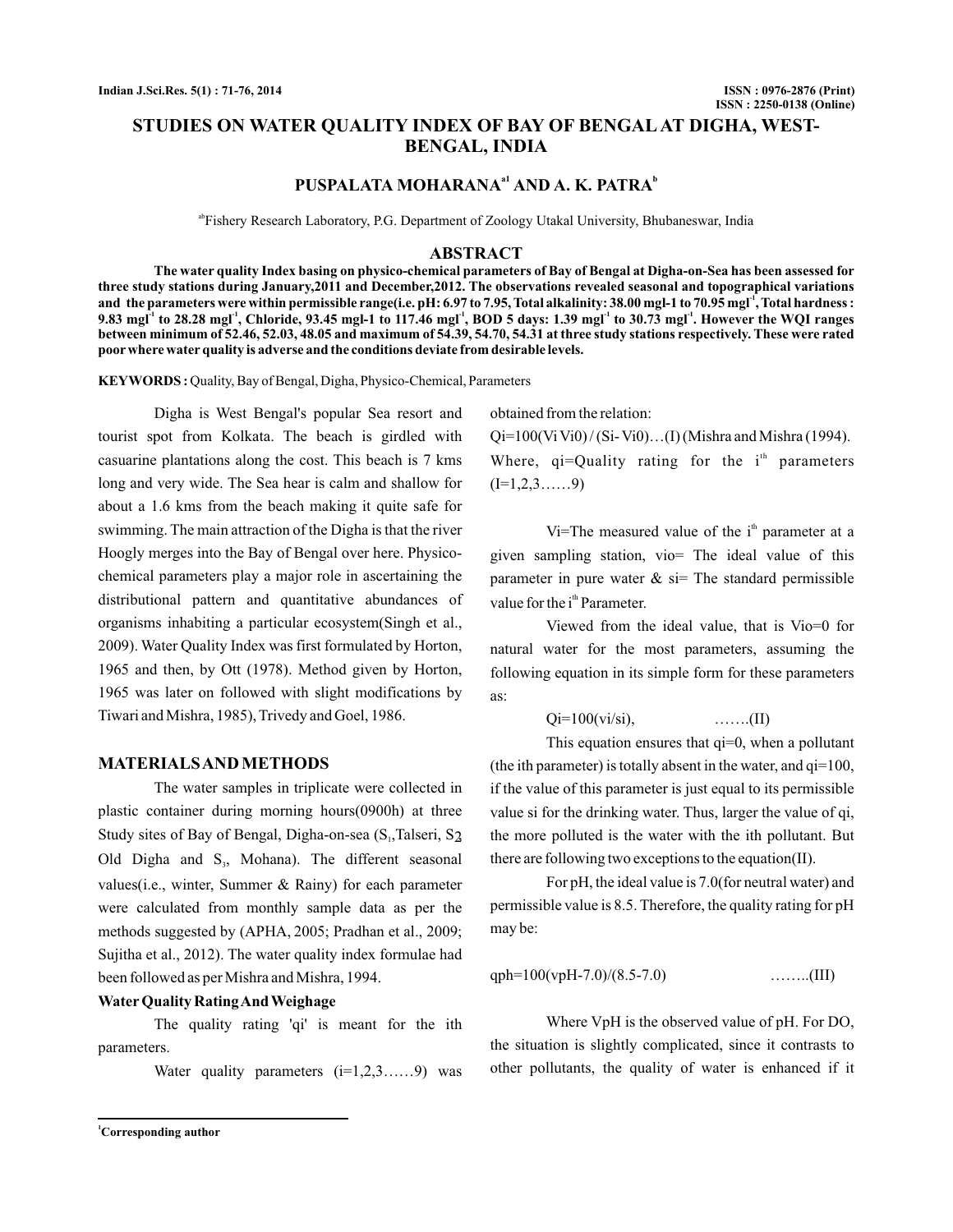contains more dissolved oxygen. Therefore, the quality ratingDO has been calculated from the relation:

$$
q^{DO} = \frac{14.5}{100(14.6-5.0)} \frac{V^{DO}}{14.6-5.0} \quad \dots \dots (IV)
$$

Where,  $V^{po}$  = observed value of dissolved oxygen. In equation (IV), 14.6 mg 1<sup>-1</sup> is the ideal value (the solubility of oxygen, mg1<sup>-1</sup>) in pure (distilled) water at  $0^{\circ}$ C and 5.0 mg  $1<sup>-1</sup>$  is the standard for natural water. The equation (IV) gives  $q^{D0}=0$  when  $V^{D0}=14.6$  mg 1<sup>-1</sup> and  $q^{D0}=100$  when=5.0 mg 1<sup>-1</sup>.

Unit weights (Wi) for various water quality parameters are assumed to be inversely proportional to the recommended standards for the corresponding parameters i.e. wi=K/si…………..(V)

Where, wi=unit weight for the ith parameter, si where  $(i=1,2,3, \ldots, 9)$  refers to water quality parameters and K=constant for proportionality which determined from the condition:

(For the sake of simplicity it is assumed  $K=1$ )

$$
\sum_{i=1}^{q} i=1
$$
 ......(VI)

The unit weights wi calculated from equation (V) and (VI) are listed in Table,1.

### **Calculation of Water Quality Index(WQI)**

The water quality index(WQI) was calculated through the sub-index(si), corresponding to ith parameter calculation of the quality rating qi and the unit weight wi of the ith parameters i.e.  $(SI)$ i=qiwi ........ $(VII)$ , has to be acquired.

The overall water quality index(WQI) was then calculated by aggregating the quality ratings(or subindices) linearly. Thus, water quality index could be written as

$$
WQI\sum_{i\text{-}I}^{q}(si) / \sum_{i\text{-}I}^{q}q i wi
$$
 .........(VIII)

But according to weighted geometric mean index, the WQI is calculated as

$$
WQI\sum_{i-1}^{q}q iwi / \sum_{i-1}^{q} (si/i)
$$
 .........(IX)

In the present study, the calculations of WQI were made taking the data available from  $S_1$ ,  $S_2$  &  $S_3$  and at Desha on sea.

# **RESULTSAND DISCUSSION (pH)**

The pH value showed a trend of increasing pattern from slightly acidic during monsoon slightly alkaline medium during summer Jerome and Pius (2010) found pH in ranging between of  $6.97$  to  $7.95$  mgl<sup>-1</sup> in study as probably similar observations were made by in the present study.

### **TotalAlkalinity**

So far the total alkalinity is concerned the phenolphthalein alkalinity was absent throughout the observations at the three stations, whereas total alkalinity was the dominant anion and ranged between 38.03mg1- 1(rainy season) and  $62.75$  mgl<sup>-1</sup> (summer). High values of total alkalinity were reported during winter and summer. The value was comparatively low during rainy season. The increased alkalinity during summer was due to concentration of nitrates in water against the permissible limit of 600 mgl<sup>-1</sup>.(Mishra & Mishra 1994)

### **Total Hardness**

The total hardness of water varied from  $9.83$ mg $1<sup>-1</sup>$ to  $28.28 \text{ mg}1^{-1}$  with the minimum value in rainy (2011) at station S1 and maximum value during summer, (2012) at S3. Higher values were reported during summer at all the stations. The similar trend of increasing in summer and decreasing in rainy season was established by Medudhula et al., 2012. Hardness in sea water is due to the natural accumulation of salts of mainly calcium and magnesium. The lower of values of total hardness could be due to high rate of precipitation during rainy season which diluted the salt content of the water. On the contrary, natural accumulation of salts and decrease in water volume during might be reasons for increase in the total hardness. Sea water was also observed by several researchers (Singh et al., 2009, Imnatoshi, and Ahmed, 2012, Medudhula et al., 2012).

#### **Chloride**

The variation in chloride content had a narrow range irrespective of all the seasons. Its content varied between  $93.98$ mg $1^{-1}$ (rainy,2012) and 117.46mg $1^{-1}$ (Summer, 2012) against the permissible range of  $250$ mg $1<sup>-1</sup>$ (Virendra et al., 2009).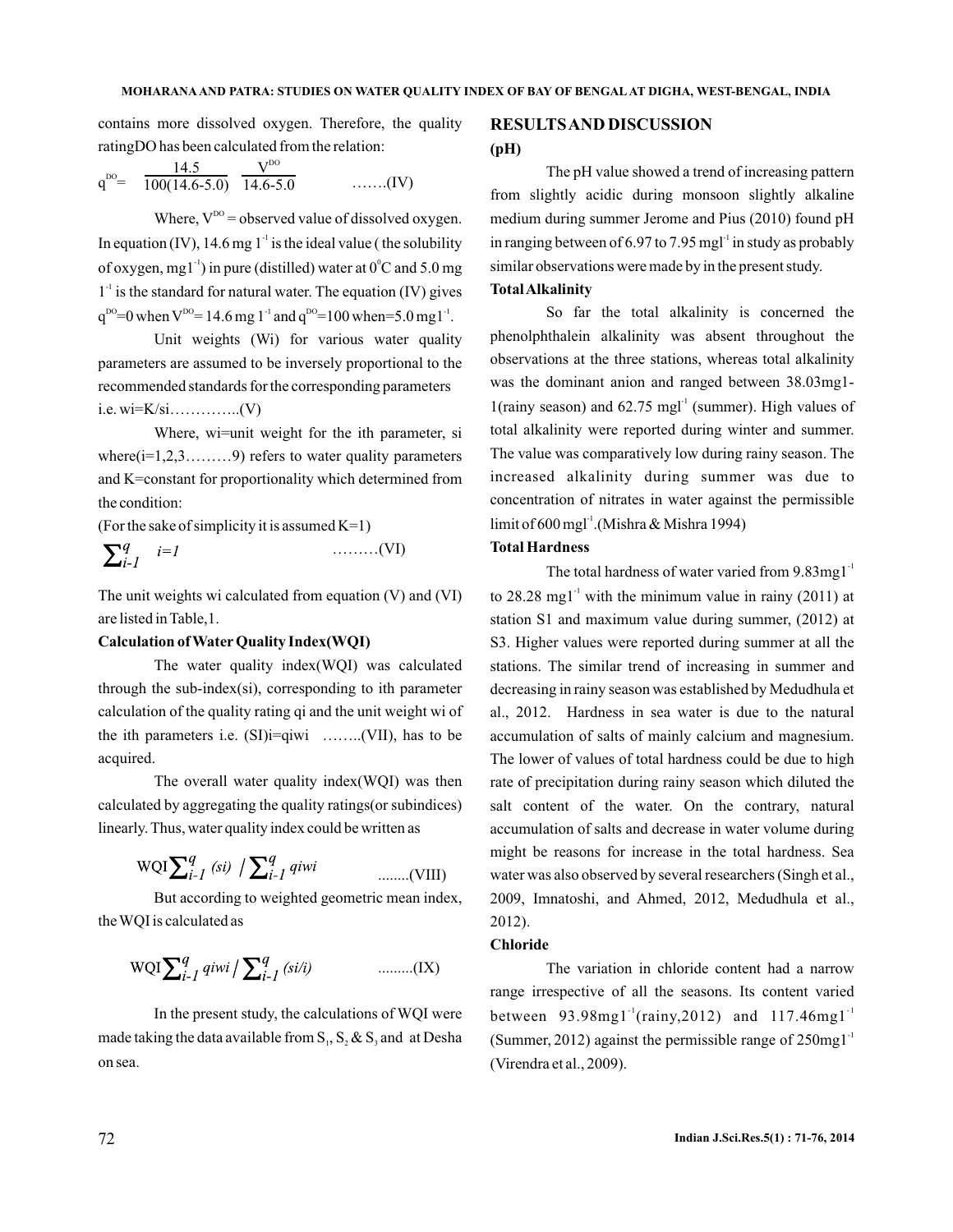Its highest value was noticed during Summer,2012 at  $S_3$ , while the lowest was ascertained during Rainy, 2012 at  $S<sub>1</sub>$ . The chloride content showed an increasing trend from post monsoon to summer. Its higher concentration was obtained along the  $S_1$  which was an indication of sewage contamination of water.(Mini et al., 2003). The Low Chloride content in rainy season might be due to an increase in the amount of sea water level. Similar to our present observation, Mishra and Tripathy, 2003), Zafar and Sultana (2008), also reported low chloride in the rainy but high in winter. The high content of chloride may be due to storage of the accumulated sewage during rainy season coupled with decaying process that accomplished by the microbes (Kumar et al., 2005., 2012 and Imnatoshi and Ahmed, 2012).

# **Calcium**

The variation in calcium concentration in water ranged from  $4.53$ mg $1<sup>-1</sup>$  to  $7.25$ mg $1<sup>-1</sup>$ . The maximum concentration was in July, 2011 at  $S_3$  and minimum in February, 2011 at  $S_3$ . The higher concentration was recorded during monsoon and lower during winter(APHA,2005).

#### **Magnesium**

Magnesium concentration varied between  $1.52$ mg $1<sup>-1</sup>$  and  $5.50$ mg $1<sup>-1</sup>$  around the year. The highest value was observed in May,  $2011$  at  $S<sub>3</sub>$  while lowest in January 2012 at  $S_i$ . Its higher concentration was reported during summer and lower during winter (Sujitha et al., 2012) against the permissible limit of 1500 mgl<sup>-1</sup> (WHO., 1991).

### **Total Solids**

The total solids in Sea water were varied from 99.00 mg1 $^{\text{-}1}$  to 309.75mg1 $^{\text{-}1}$ . The total residue of water was more during monsoon and ranged up to  $309.75 \text{ mg1}^1$  with the higher concentration (75%) of suspended solids consisting of silt, clay, silica and humus etc. During winter and summer, concentration of dissolved solids was reported to be more (54.01, 74.0%) in comparison to the suspended residues (Singh et al.,, 2010). The total dissolved solids depend on various factors such as geological character of the water shed, rainfall and amount of surface runoff. The variation in the values of TDS at different study stations is also shown in table-2, -3. High values of TDS recorded

during rainy season could be related to increase in the load of soluble salts, mud, increase in the surface runoff and erosion of sea-shore. Low value of TDS recorded in winter might be due to sedimentation of suspended solids and slow decomposition rate during rainy season. Similar results were also reported by Chauhan (2002), Ganai et al., 2010 . Singh, 2010, Thirumala et al., 2011 and Imnatoshi and Ahmed., 2012.

### **DISSOLVED OXYGEN(DO)**

The DO is another vital parameter regulating the survival of aquatic life. The permissible standard and of DO is above 5 mgl<sup>-1</sup>1 (WHO,1991). Dissolved oxygen content varied from  $6.00$ mgl<sup>-1</sup> to  $8.02$ mgl<sup>-1</sup>. Higher DO values were noted  $5.6$ mgl<sup>-1</sup> during to winter. It increased appreciably in winter at all the sampling stations. It becomes low during monsoon and summer. Higher values of DO during winter could be one to greater solubility of  $O<sub>2</sub>$  in water at lower temperature and Lower oxygen content during summer may be due to high temperature and decay of macro vegetation( Bhalla, (2010) and Bhalla et al., 2006b.

#### **Biological Oxygen Demand(BOD 5-days)**

The 5-days biological oxygen demand values assess the organic load in a water body Bhalla, (2010) indicated low values  $(15.0 \text{mg1}^{-1}$  to  $3.73 \text{mg1}^{-1})$  at three

| Parameters            | Unit Weights(wi) |
|-----------------------|------------------|
| рH                    | 0.2069           |
| Total alkalinity      | 0.0146           |
| <b>Total hardness</b> | 0.0058           |
| Chloride              | 0.0070           |
| Calcium               | 0.0234           |
| Magnesium             | 0.0352           |
| Total solids          | 0.0035           |
| Dissolved oxygen      | 0.3518           |
| BOD 5-days            | 0.3518           |
|                       | 1.0000           |

different stations. The highest value was reported in summer, 2012 at  $S_3$  and lowest value during winter, 2012 at  $S_2$ . BOD 5-days value increased along the study sites of the marine ecosystem(Jhingran,1991; Kumar et al., 2005).

The BOD values were higher in summer could be the result of reduced volume of water degradation of organic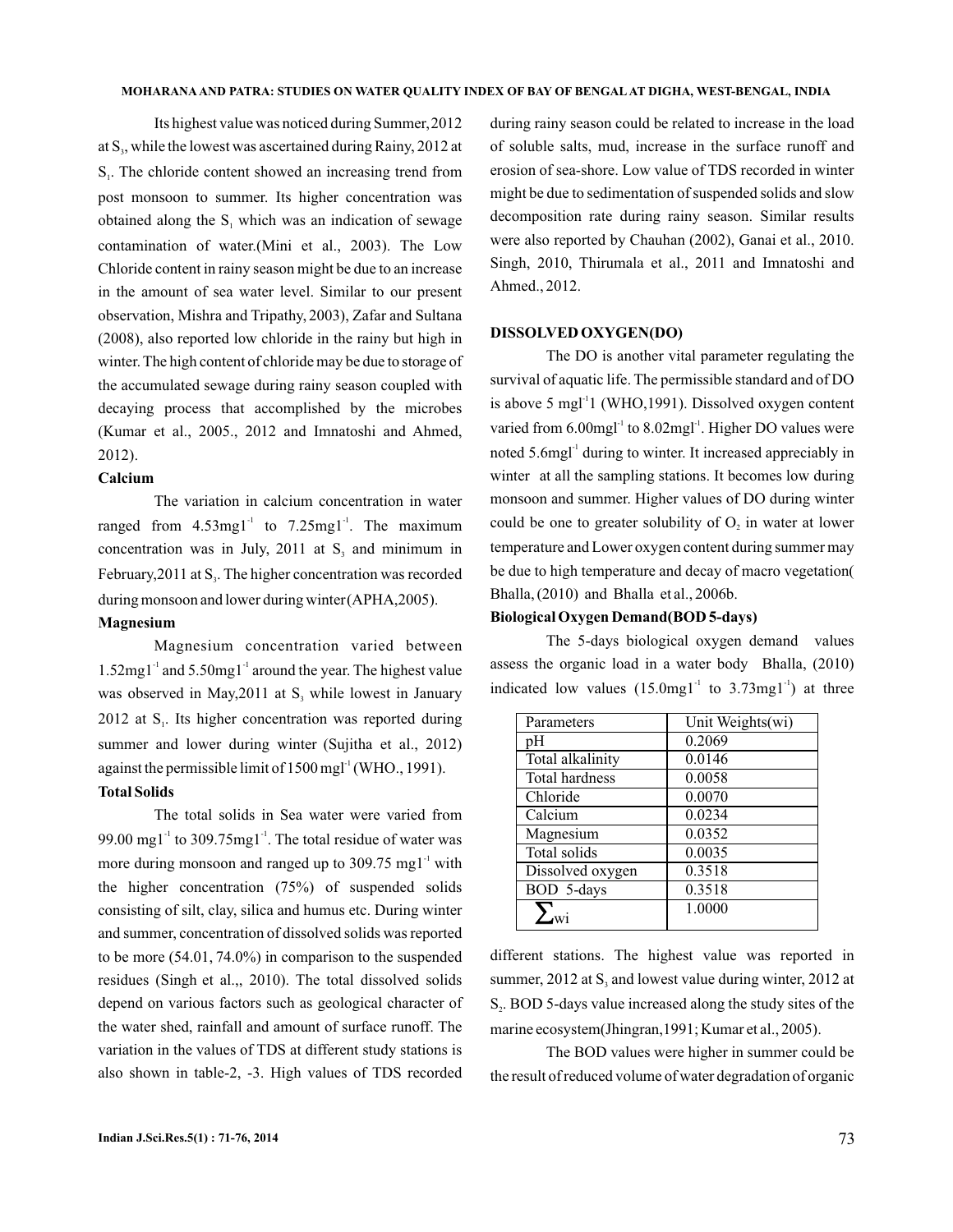#### **MOHARANA AND PATRA: STUDIES ON WATER QUALITY INDEX OF BAY OF BENGAL AT DIGHA, WEST-BENGAL, INDIA**

| Parameters                   |              | Water quality parameters |             |             | Water quality rating (OI) |        |         | Water quality index(OWI)  |                           |                           |
|------------------------------|--------------|--------------------------|-------------|-------------|---------------------------|--------|---------|---------------------------|---------------------------|---------------------------|
|                              |              | Winter                   | Summer      | Rainy       | Winter                    | Summer | Rainv   | Winter                    | Summer                    | Rainv                     |
| pН                           |              | 7.95x9.12                | 7.55x5.66   | 6.97x0.09   | 72.54                     | 42.76  | 0.66    | 15.0085<br>(0.0269x72.54) | 8.8470<br>(0.0269x42.76)  | 0.1366<br>(0.0269x0.66)   |
| Total<br>alkalinity          | $(mg1^{-1})$ | 59.50x0.83               | 62.75x0.83  | 38.00x0.83  | 49.58                     | 52.29  | 31.66   | 0.7239<br>(0.0146x49.58)  | 0.7634<br>(0.0146x52.29)  | 0.4624<br>(0.0146x31.67)  |
| Total<br>Hardness            | $(mg1^{-1})$ | 20.66x0.33               | 26.08x0.33  | 9.83x0.33   | 6.88                      | 8.69   | 3.29    | 0.0399<br>(0.0058x06.88)  | 0.0504<br>(0.0058x08.69)  | 0.0191<br>(0.0058x03.29)  |
| Chloride                     | $(mgl^{-1})$ | 98.80x0.40               | 107.15x0.40 | 93.45x0.40  | 1.92                      | 2.85   | 1.39    | 0.0134<br>(0.0070x1.92)   | 0.0200<br>(0.0070x2.85)   | 0.0097<br>(0.0070x1.39)   |
| Calcium                      | $(mg1^{-1})$ | 4.53x1.51                | 5.825x1.38  | 6.91x1.38   | 6.84                      | 8.04   | 9.55    | 0.1601<br>(0.0234x6.84)   | 0.1881<br>(0.0234x8.04)   | 0.2235<br>(0.0234x9.55)   |
| Magnesiu<br>m                | $(mgl^{-1})$ | 1.525x2.00               | 5.25x2.00   | 4.18x2.00   | 3.05                      | 10.50  | 8.36    | 0.1074<br>(0.0352x3.05)   | 0.3696<br>(0.0352x10.50)  | 0.2943<br>(0.0352x8.36)   |
| Total<br>solids              | $(mg1^{-1})$ | 99.75x0.20               | 151.88x0.20 | 309.75x0.20 | 19.95                     | 30.37  | 61.95   | 0.0698<br>(0.0035x19.95)  | 0.1036<br>(0.0035x30.37)  | 0.2168<br>(0.0035x61.95)  |
| Dissolved<br>oxygen          | $(mg1^{-1})$ | 7.3x8.96                 | 6.00x11.82  | 6.45x13.02  | 65.38                     | 70.90  | 83.96   | 23,0007<br>(0.3518x65.38) | 24.9426<br>(0.3518x70.90) | 29.5358<br>(0.3518x70.90) |
| <b>BOD 5-</b><br>days        | $(mgl^{-1})$ | 2.17x20.00               | 3.73x20.00  | 2.76x20.00  | 43.4                      | 74.60  | 55.20   | 15.2681<br>(0.3518x43.40) | 19.4193<br>(0.3518x74.60) | 19.4194<br>(0.3518x74.60) |
| $qiwi =$                     |              |                          |             |             |                           |        | 54.3918 | 54.7067                   | 50.3186                   |                           |
| $\sum$ qiwi/wi<br>WOI<br>$=$ |              |                          |             |             |                           |        |         | 54.3918                   | 54.7067                   | 50.3186                   |

**Table 2 : Seasonal Mean Value of Physical Chemical Parameters, water Quality Rating & Water Quality Index of Bay of Bengal(2011)**

**Table 3 : Seasonal Mean Value of Physical Chemical Parameters, water Quality Rating & Water Quality Index of Bay of Bengal(2012)**

| Parameters                  |              | Water quality parameters |               |            | Water quality rating (QI) |        |         | Water quality index(QWI)  |                           |                           |
|-----------------------------|--------------|--------------------------|---------------|------------|---------------------------|--------|---------|---------------------------|---------------------------|---------------------------|
|                             |              | Winter                   | <b>Summer</b> | Rainy      | Winter                    | Summer | Rainy   | Winter                    | Summer                    | Rainy                     |
| pH                          |              | 7.91x10.51               | 7.612x6.45    | 7.16x1.12  | 83.13                     | 49.11  | 8.04    | 17.1996<br>(0.0269x83.13) | 10.1609<br>(0.0269x49.11) | 1.6635<br>(0.0269x8.04)   |
| Total<br>alkalinity         | $(mgl^{-1})$ | 70.95x0.83               | 69.00x0.83    | 39.25x0.83 | 58.54                     | 57.20  | 32.70   | 0.8547<br>(0.0146x58.54)  | 0.8351<br>(0.0146x57.20)  | 0.4774<br>(0.0146x32.70)  |
| Total<br>Hardness           | $(mgl^{-1})$ | 17.68x0.33               | 28.28x0.33    | 12.55x0.33 | 5.89                      | 9.42   | 4.18    | 0.0342<br>(0.0058x05.89)  | 0.0546<br>(0.0058x09.42)  | 0.0242<br>(0.0058x04.18)  |
| Chloride                    | $(mgl^{-1})$ | 94.50x0.40               | 117.425x0.40  | 93.98x0.40 | 1.80                      | 2.97   | 1.42    | 0.0126(0.0070x<br>1.80)   | 0.0208<br>(0.0070x2.97)   | 0.0099<br>(0.0070x1.42)   |
| Calcium                     | $(mgl^{-1})$ | 4.80x1.33                | 5.81x1.33     | 7.25x1.33  | 6.39                      | 7.74   | 9.67    | 0.1495<br>(0.0234x6.39)   | 0.1811(0.0234x<br>7.74)   | 0.2263<br>(0.0234x9.67)   |
| Magnesium                   | $(mgl^{-1})$ | 1.825x2.00               | 5.50x2.00     | 4.525x2.00 | 3.65                      | 11.00  | 9.05    | 0.1285<br>(0.0352x3.65)   | 0.3872<br>(0.0352x11.00)  | 0.3186<br>(0.0352x9.05)   |
| Total solids                | $(mgl^{-1})$ | 90.00x0.20               | 193.25x0.20   | 90.00x0.20 | 18.00                     | 38.65  | 18.00   | 0.0630<br>(0.0035x18.00)  | 0.1353<br>(0.0035x38.65)  | 0.063(0.0035x<br>18.00)   |
| Dissolved<br>oxygen         | $(mgl^{-1})$ | 8.02x8.59                | 6.36x10.79    | 6.93x12.45 | 68.92                     | 68.65  | 86.30   | 24.2460<br>(0.3518x68.92) | 24.1511<br>(0.3518x68.65) | 30.3603<br>(0.3518x86.30) |
| BOD 5-days                  | $(mgl^{-1})$ | 1.39x20.00               | 2.29x20.00    | 2.12x20.00 | 27.80                     | 45.80  | 42.40   | 9.7800<br>(0.3518x27.80)  | 16.1124<br>(0.3518x45.80) | 14.9163<br>(0.3518x42.40) |
| $qiwi =$                    |              |                          |               |            |                           |        | 52.4681 | 52.0385                   | 48.0595                   |                           |
| WQI $\sum$ <i>qiwi/wi</i> = |              |                          |               |            |                           |        |         | 52.4681                   | 52.0385                   | 48.0595                   |

matter and accumulation of wastes due to anthropogenic activities while low BOD during rainy season could be attributed to the dilution of sea water (Upadhaya and Rana, 1991, Kumar et al., 2005).

Calcium level within  $10.02$ mg $1^{-1}1$  is an index of medium productivity. In the present study, the higher rainfall in the first year, 2011), has not only caused a higher rate of inflow, but also an increase in the level of nutrients like Calcium, Nitrogen and Phosphate. However, the sedimentary rock strata form almost the entire source of calcium in the medium.

Magnesium hardness increases in summer whereas calcium hardness decreases(Virendra et al., 2003). It might be due to in the insoluble magnesium carbonate which was converted to soluble bicarbonate. The same possibly does not occur with calcium carbonate because of its lower solubility. Magnesium compounds are in general more soluble than the calcium salts. In the investigation it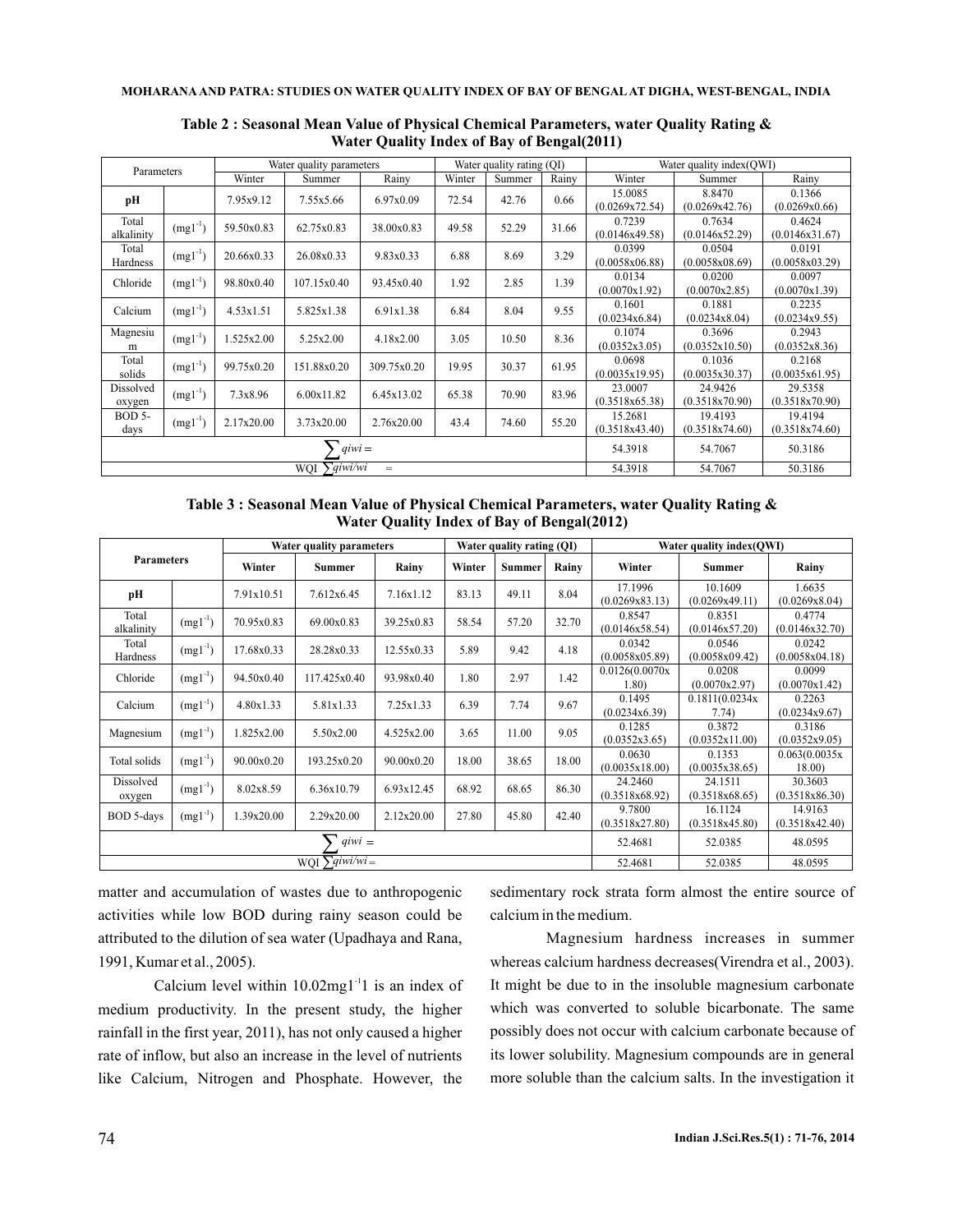has been found that the magnesium concentration is within the permissible range or  $15.0$ mg $1^{-1}$ .

In the present study the results of analysis of variance for biological oxygen demand between sampling stations are highly significant. BOD 5-days value of Indian standard limit for sea is  $20.0$ mg1<sup>-1</sup>. But when its value exceeds  $30.0$ mg $1<sup>-1</sup>$ , the water becomes polluted and it shows the nature of eutrophication. However, BOD 5-days value of Digha on sea at study stations remains within the range  $15.0$ mg1<sup>-1</sup> to  $3.73$ mg1<sup>-1</sup> unaffected by the seasonal trend. However the present study provides first hand information on the geomorphology and seasonal variations of the water quality of the sea. The disposal of polythenes, dry and decomposed fishes and other animals, thrown out foods by the visitors, deforestation, direct drainage system to the sea, animal excreta and repeated fishing as well as garbage's in the beach are some of the important factors for sea pollution. Therefore, a continuous monitoring of the water quality variables covering all the seasons over a period of time is necessary for management practices of the wonderful sea water resources of the state (W.B) that supports a lucrative abode of huge icthyofaunal diversity. an as such the sea water might be suitable for bathing, washing etc.

## **ACKNOWLEDGEMENT**

The authors are grateful to Head of the Department of Zoology, Utkal University for providing necessary laboratory facilities.

# **REFERENCES**

- APHA,2005. Standard methods for examination of water and waste water. 21st Edn., American Public HealthAssociation, Washington D.C.,USA.
- Bhalla et al., 2006b. Physicochemical assessment of water in relation to the primary production of planktons of Godavari river at Nasik. Bull. Env. Sci. : 165-169. **XXIV(2)**
- Bhalla, 2010. Hydrobiological studies of Godavari river from Nasik region(Maharashtra). Reference book Entitled " Recent Advances in Aquatic Biology and Toxicology" : 61-73.
- Chauhan N., 2002. Water quality status of river complex Yamuna at Panchananda (Dist, Etawah, U.P. India). In : An Integrated Management Approach. Pollution Research. **19(3)**: 357-364.
- Ganai, 2010. Study of some physicochemical parameters in medical pond, Aligarh. The EKOI.10(12): 89-96.
- Horton, 1965. An Index number for rating water quality. J. water pollution control Federation. 37(3). : 300-306.
- Imnatoshi andAhmed S. U., 2010. Icthyofaunal diversity of DoYang river system of Nagaland. Nat.J. of life science. 7(3): 01-06.
- Jerome C.. and Pius A., 2010.Evaluation of water quality index and its impact on the quality of life in an industrial area in Bangalore, South India, American J. Scientific and industrial Research. : 595 - 603. **1(3)**
- Jhingran V.G., 1991. Fish and Fisheries of India. Revised and enlarged Third Edition. Hindustan Publishing Corporation(India), Delhi:727.
- Kumar Rakesh, R.D. Singh and K.D. Singh,2005. Water Resources of India, Current Science, 89(5):794-811.
- Medudhula, Thirupathaiah Ch. Samantha and Chintha Sammaiah, 2012. Analysis of water quality using Physicochemical parameters in lower manair reservoir of Karinagar district, Andhra Pradesh International Journal of Environmental Sciences, :172-180. **3(1)**
- Mini, 2003 hydrochemical studies on a Lotic e c o s y s t e m, V a m a n a p u r a m R i v e r, Thiruvananthapuram Kerla. Poll. Res. 22(4): 617-626.
- Mishra R. K. and Mishra V. N., 1994. A critical appraisal of the Ganga water quality at Varanasi. International Conference on Recent Trends in water Pollution and Research, Dhobi, Jaunpur:19-21.
- Ott, 1978. Environmental Indices- Theory and Practice. AnnArbor Sci. Publs., Inc. 202 - 213.